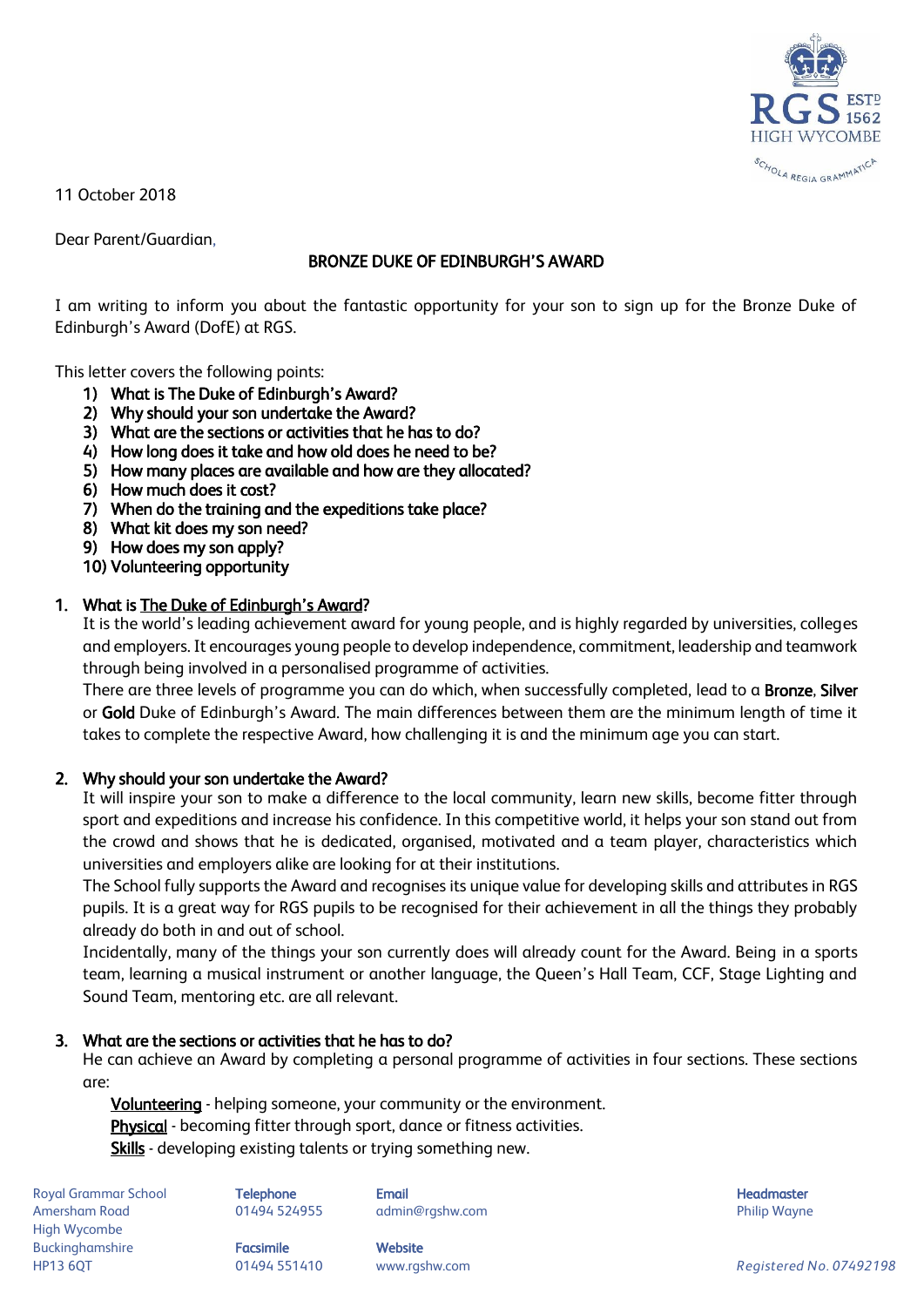Expedition – planning/training/completing an adventurous journey (this section is organised by the School).

## 4. How long does it take and how old does he need to be? [\(DofE Timescales\)](https://www.rgshw.com/_site/data/files/documents/school%20life/d%20of%20e/EC823C5534A152211BE6D1F88F88D400.pdf)

It takes a minimum of 6 months to complete Bronze. Your son must be in Year 9 and do a minimum of 3 months activity for each of the Volunteering, Physical and Skill sections and plan and undertake two 2-day (1 night) Expeditions. He will also need to do an extra 3 months in one of the Volunteering, Physical or Skills sections. It's a good idea to decide all this at the beginning of the programme, so he can manage his time effectively.

NB. The length of time taken for all the Awards is stated in months, but please note he must show regular activity and commitment during this time of at least an hour a week. He can't achieve an Award in a short burst of enthusiasm over one weekend! Finally, all DofE activities must be completed by his 25th birthday.

## 5. How many places are available and how are they allocated?

There is no limit to the number of places available, but historically we usually have about 96 places.

## 6. How much does it cost?

The total cost will be £260 (paid in two instalments of £130 and £130) and includes the following:

- Cost of the staff running and administering the DofE award at RGS
- DofE Welcome Pack (£21)
- Licence fee to DofE South East Regional Office
- Training, Practice and Qualifying expeditions
- Maps and navigational equipment
- Access to trekking kit and camping equipment
- Updating and replacing of equipment
- Campsite, Instructor & Assessor fees
- Supervision on expeditions by a qualified Mountain Leader and other experienced instructors
- eDofE account
- School insurance
- Certificate and badge upon successful completion

The following are not included:

- Food during the expedition weekends (this will be discussed, agreed and sourced by teams in advance)
- Personal camping and trekking equipment (RGS has a small supply of this kit to assist those in financial difficulty)
- Additional costs relating to completion of other sections of the Award.

# We will write to you next year to provide you with all the expedition information including dates, as well as asking for the second and final payment of £130.

As a form of comparison, last year a local boys' and girls' grammar school charged between £275 and £295 for Bronze. Both schools use external companies to provide the expedition and much of the training section, whilst at RGS we use the skills and experience of RGS staff and buy in DofE instructors to minimise the costs making it as accessible as possible. NB: We would not want any RGS parent to not consider this opportunity due to cost. If you would find this financially difficult, please contact me in strictest confidence, as there may be funding available to assist you.

#### 7. When does the training and the expedition take place?

This is a provisional date but may be subject to change. However, it gives you a rough indication of when it might take place.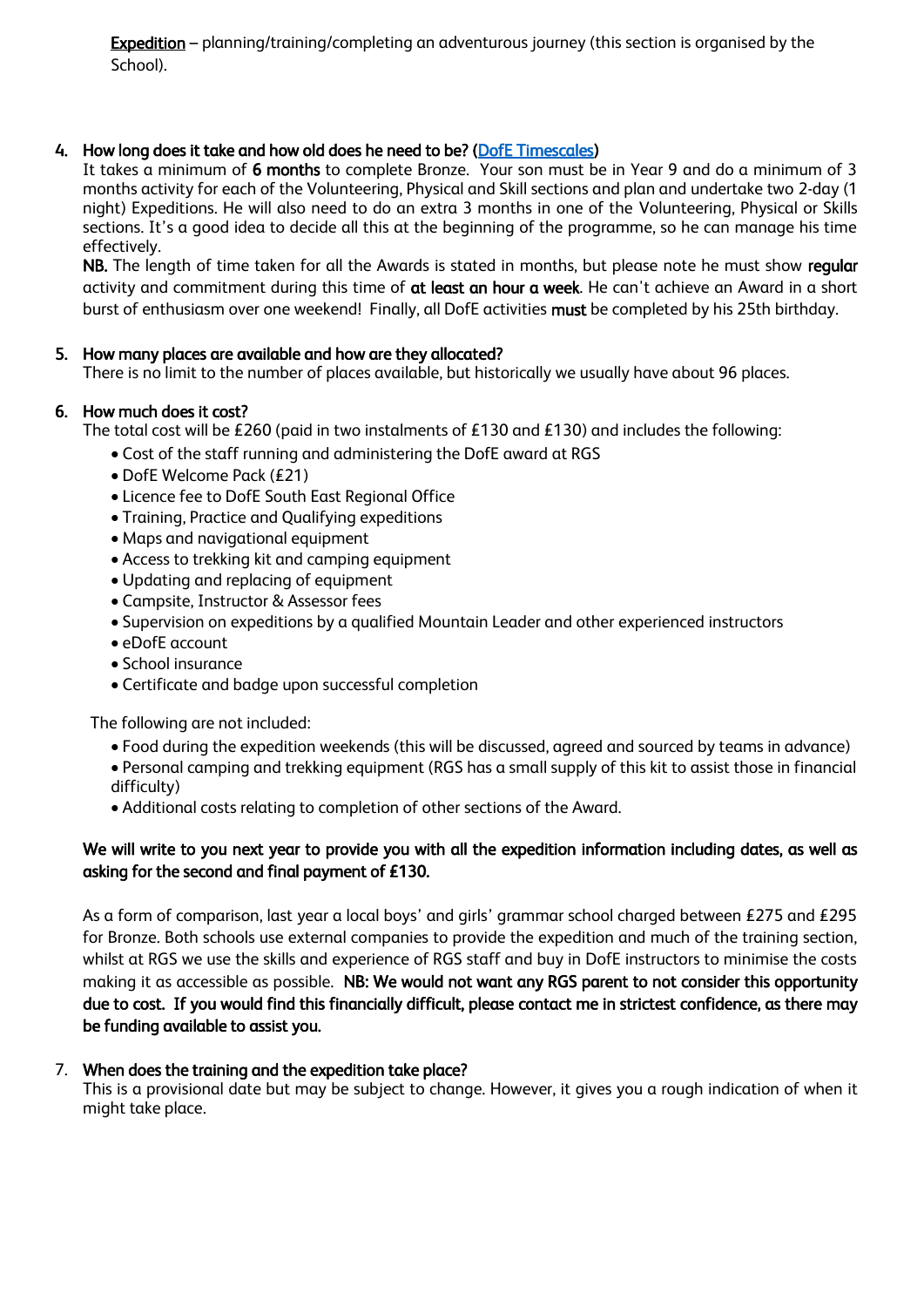Please note, we have put the Bronze Expeditions in Year 10 for the following reasons:

- 1. The majority of Year 9 are not physically and/or mentally mature enough to cope with the challenges of unaccompanied Bronze Expeditions.
- 2. It enables your son to complete the Volunteering, Physical and Skill sections of the Bronze Award in Year 9 before starting the Expedition section and (if he so wishes) the Silver Award in Year 10.

NB: Boys must complete both the practice and qualifying expeditions; otherwise they will not complete the expedition section and therefore cannot obtain the Award at that level.

## 8. What kit does my son need?

Please see th[e DofE Essential Kit List.](https://www.rgshw.com/_site/data/files/documents/school%20life/d%20of%20e/AC1CF5BB6F4DBDBF7F5B9266531BCD04.pdf) A limited supply of this kit is available on loan for free from the DofE/CCF stores and it is marked with an \*. If you need to purchase any kit, please make sure you ask if the store gives a discount to DofE participants as they generally do.

## 9. How does your son apply?

We believe that the Award can benefit your son in many ways, but there is also a level of commitment required. Places will only be allocated once the following have been complied with:

- 1. Log into Parent Pay before Friday 30 November, look up "DofE Bronze 2018" and pay the initial instalment of £130. Once you have paid this fee, your son will have a place on the Award. NB: If you are unable to pay online, please contact the Finance Office to pay by an alternative method.
- 2. Read the [DofE Parent and Pupil Annual Agreement](https://www.rgshw.com/_site/data/files/documents/school%20life/d%20of%20e/588D3FBBFF78CE940232852C95A2BBBE.pdf) and complete th[e Bronze DofE Consent Form.](https://forms.office.com/Pages/ResponsePage.aspx?id=Pu6mcJUbIEifB1_MiPbJhnRnkunlNPZBjTT4NgkP4L5URVVYVU5QMTc1WEE1VVZNS0YxODVEQlhZQS4u)
- 3. Complete the [Combined Programme Planner](https://www.rgshw.com/_site/data/files/documents/school%20life/d%20of%20e/615743FAD50BAB90C2A58EEF2C09EB3D.pdf) on this link and email it to [sportsadmin@rgshw.com](mailto:sportsadmin@rgshw.com) as a photo/scanned image or post/hand in a hard copy to the Resources Centre, marked for the attention of Mrs Henry by Friday 30 November.
- 4. Once the enrolment fee and both forms are received, we will process your son's application and next term he will receive registration details and a login to record his progress and adventures electronically via eDofE.
- 5. Your son can start any of his activities immediately or retrospectively from 1 September 2018. It is essential that all activities are selected from the approved [DofE Programme Ideas List](https://www.dofe.org/wp-content/uploads/2018/08/programme_ideas_-_complete.pdf) If an activity is listed under Physical, it cannot be used for Skills and vice versa. If you or your son are unsure about an activity he has selected, he should contact Mrs Henry [sportsadmin@rgshw.com](mailto:sportsadmin@rgshw.com) as soon as possible for clarification.
- 6. We will be holding a DofE Parents & Pupils Information Evening on Wednesday 21 November 2018 at 6.30pm in the Queen's Hall and you and your son's attendance is highly recommended. There will be a short presentation followed by a Q&A session. Please click [here](https://forms.office.com/Pages/ResponsePage.aspx?id=Pu6mcJUbIEifB1_MiPbJhnRnkunlNPZBjTT4NgkP4L5URTNMOThCSUFQWUo2QVlGMkJDVjhPRDlaSS4u) and complete the online booking form to confirm your attendance.

I wish your son every success with the Award, but in the meantime if you or your son require any more information, please do not hesitate to contact me on [crg@rgshw.com](mailto:crg@rgshw.com) or Mrs Henry on [sportsadmin@rgshw.com](mailto:sportsadmin@rgshw.com) or both of us on 01494 551404.

Royal Grammar School **Telephone Email Headmaster Email Headmaster Headmaster Headmaster** Amersham Road **8. Community 1997-1998** admin@rgshw.com **Amersham Road Philip Wayne** High Wycombe Buckinghamshire **Facsimile Facsimile** Website

HP13 6QT 01494 551410 www.rgshw.com *Registered No. 07492198*